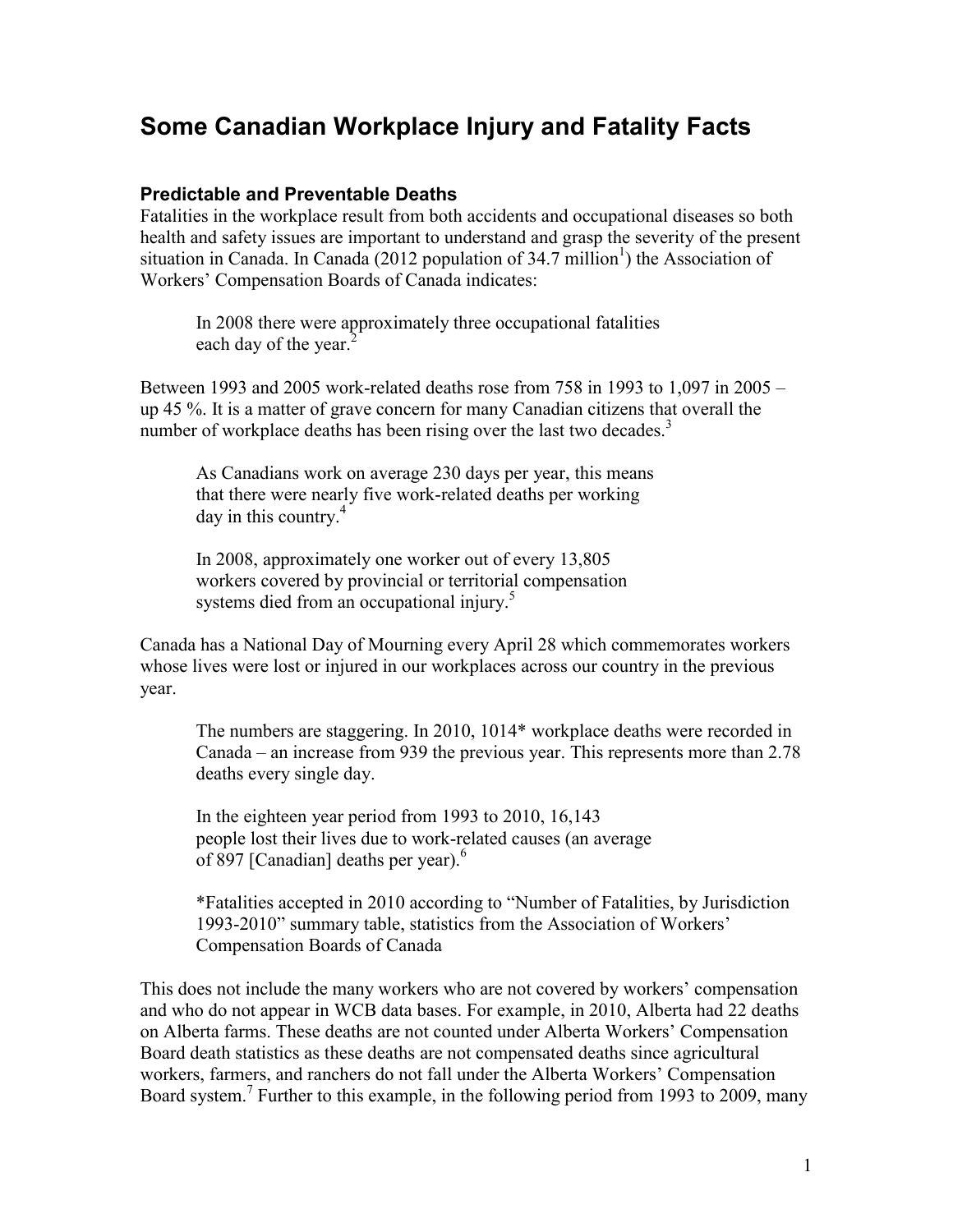deaths from occupational disease such as asbestosis were not included in the Canadian statistics compiled by the Association of Workers' Compensation Boards of Canada. The point is that our deaths are actually significantly higher than our traditional sources of data show.

The ILO (International Labor Organization) workplace fatality database shows that in 2003 Canada had the fifth highest incidence of workplace fatalities out of 29 OECD (Organization for Economic and Co-operative Development) countries. Only Korea, Mexico, Portugal, and Turkey had higher workplace fatality rates and all four countries are at a much lower level of development than Canada.<sup>8</sup>

When Canada is compared with other OECD countries you will find we are not doing very well. For example, in 2003 Canada had 6.1 workplace deaths per 100,000 workers among a group of 29 developed countries. Using the factor of deaths/100,000 workers we were only safer on average than Korea (29 deaths), Turkey (20.6 deaths), Mexico (12.0 deaths), Portugal (8.7 deaths) and then Canada with 6.1 deaths per  $100,000$  workers.<sup>10</sup> All four of these countries are at a significantly lower level of development than Canada.<sup>11</sup> Of the 29 developed countries 24 had significantly lower workplace deaths rates than Canada. It is a simple truth that Canada is a dangerous country for work people!

In 2005, according to the Centre for the Study of Living Standards, there were 1,097 workplace fatalities in Canada. In addition to this fact, where you do your job in Canada seems to be a factor. Of those killed across Canada in 2005, the highest on the job death rate was in the Territories, with 27.4 deaths per 100,000 workers–four times the 2005 Canadian national average or 6.8 deaths per 100,000 workers. According to the study, the following is the ranking of workplace fatalities by jurisdictions in Canada:

- 1. The Territories (NT, NU, YT) 27.4 deaths per  $100,000$  workers
- 2. Newfoundland & Labrador 11.7 deaths per 100,000 workers
- 3. British Columbia 8.9 deaths per 100,000 workers
- 4. Alberta 8.0 deaths per 100,000 workers
- 5. Ontario  $6.5$  deaths per  $100,000$  workers
- 6. Nova Scotia 6.1 deaths per 100,000 workers
- 7. Quebec 6.0 deaths per 100,000 workers
- 8. Saskatchewan 5.6 deaths per 100,000 workers
- 9. Manitoba 4.5 deaths per 100,000, workers
- 10. New Brunswick 3.4 deaths per  $100,000$  workers
- 11. Prince Edward Island 1.5 deaths per  $100,000$  workers<sup>9</sup>

This data represents a Canada-wide average of 6.8 deaths per 100,000 workers for 2005.

#### **Predictable and Preventable Injuries**

As indicated previously an average of three people a day (365 days in a year) die in a Canadian workplace and, in addition, nearly one million are injured at work every year in Canada.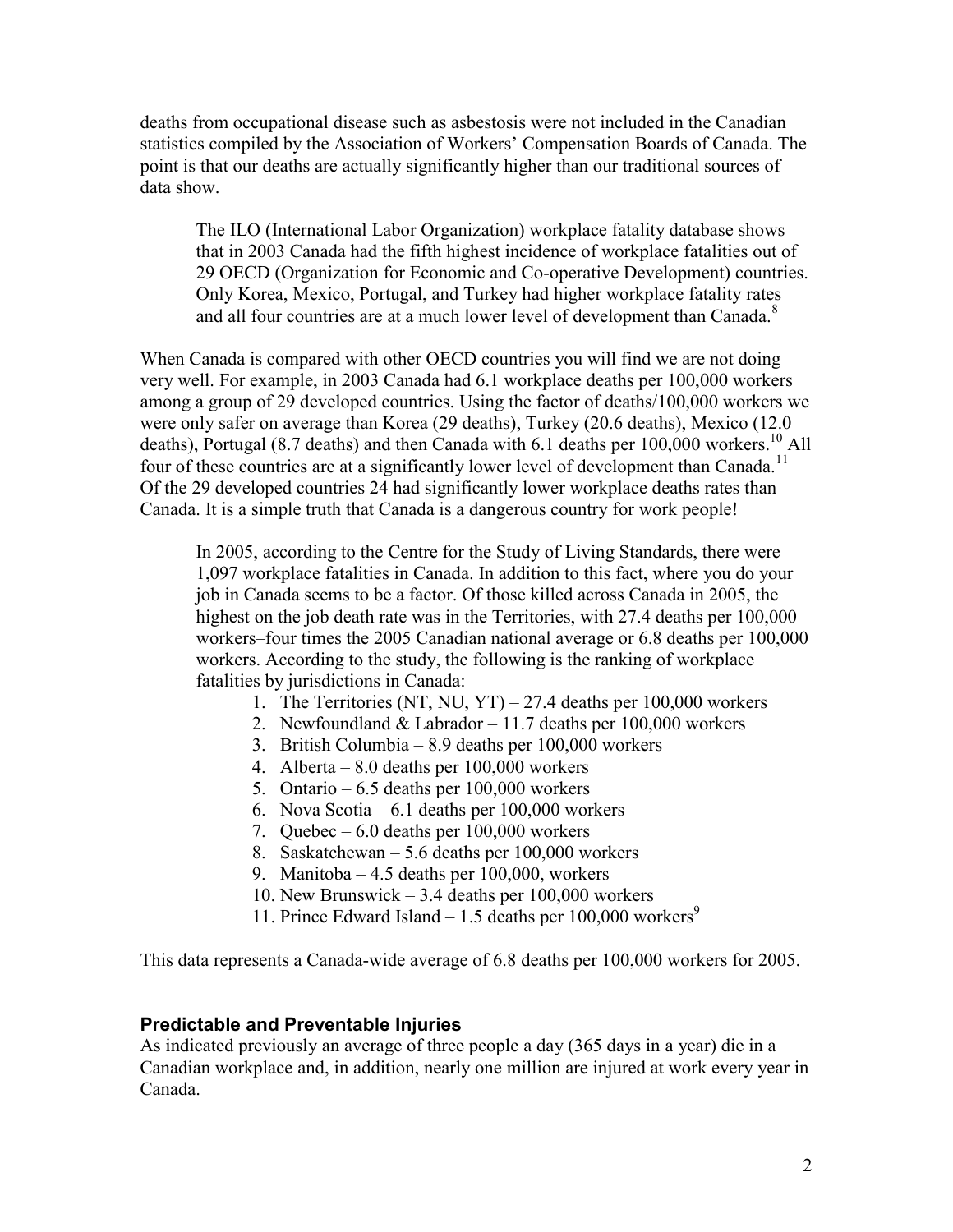In 2008 one Canadian worker out of every 46 workers covered by provincial or territorial compensation systems was injured severely enough to miss at least one day of work.<sup>12</sup>

In Canada, over the period 1996 to 2008, an average of slightly less than one million occupational injury claims have been reported each year by provincial or territorial  $\rm{WCBs}$ <sup>13</sup>

Over the 1996 to 2008 period, compensation payments to injured workers, after adjusting for inflation, have generally shown an increasing trend.<sup>14</sup>

Generally speaking each year in Canada approximately one million people are injured and thousands more become sick or diseased by their work. It is important to recognize that a single number represents a resident of Canada who may be part of your family, a neighbor, a work colleague, a member of one of your community groups, etc. Each single number is or was a living, breathing, and caring human being. When reading human statistics, this is so important to remember!

#### **Youth**

Young, new and inexperienced workers with their new roles and responsibilities are at a disadvantage when it comes to worksite hazards. Being unconscious of the hazards or lacking the competency to manage the risks from their associated duties and surrounding work environment increases their potential and severity of incidents and injuries.<sup>15</sup>

Statistically, young people and new hires are more at risk of injury on the job. Among injured workers under the age of 25, more than 50% of them were hurt in the first six months on the job. Nearly 20% of the injuries and fatalities happen during the first month on the job. $^{16}$ 

Many of these younger workers have not yet fully developed their ability to evaluate the conditions, actions, and events that could potentially cause them harm. Neuroscientists are learning that the part of the brain involved with making sound judgments and controlling emotions is the last part of the brain to mature.<sup>17</sup> Few workplace safety programs address the special learning needs of younger workers. *SafeThink™* places an emphasis on a critical thinking strategy that young workers need to learn and use to identify potential hazards both on and off the job. Youth in middle schools, junior high and senior high schools can learn the SafeThink structured critical thinking strategy to keep themselves safe in school workplaces like: career and technology classes and laboratories, work experience placements, on the playground, and in sports. Students can also use SafeThink on ranches and family farms where rural youth regularly work across Canada.

According to an article, *"Setting an Agnda for Advancing Your Worker safety in the U.S. and Canada*, of *Public Health Reports* in their May/June 2012 issue there are 17.6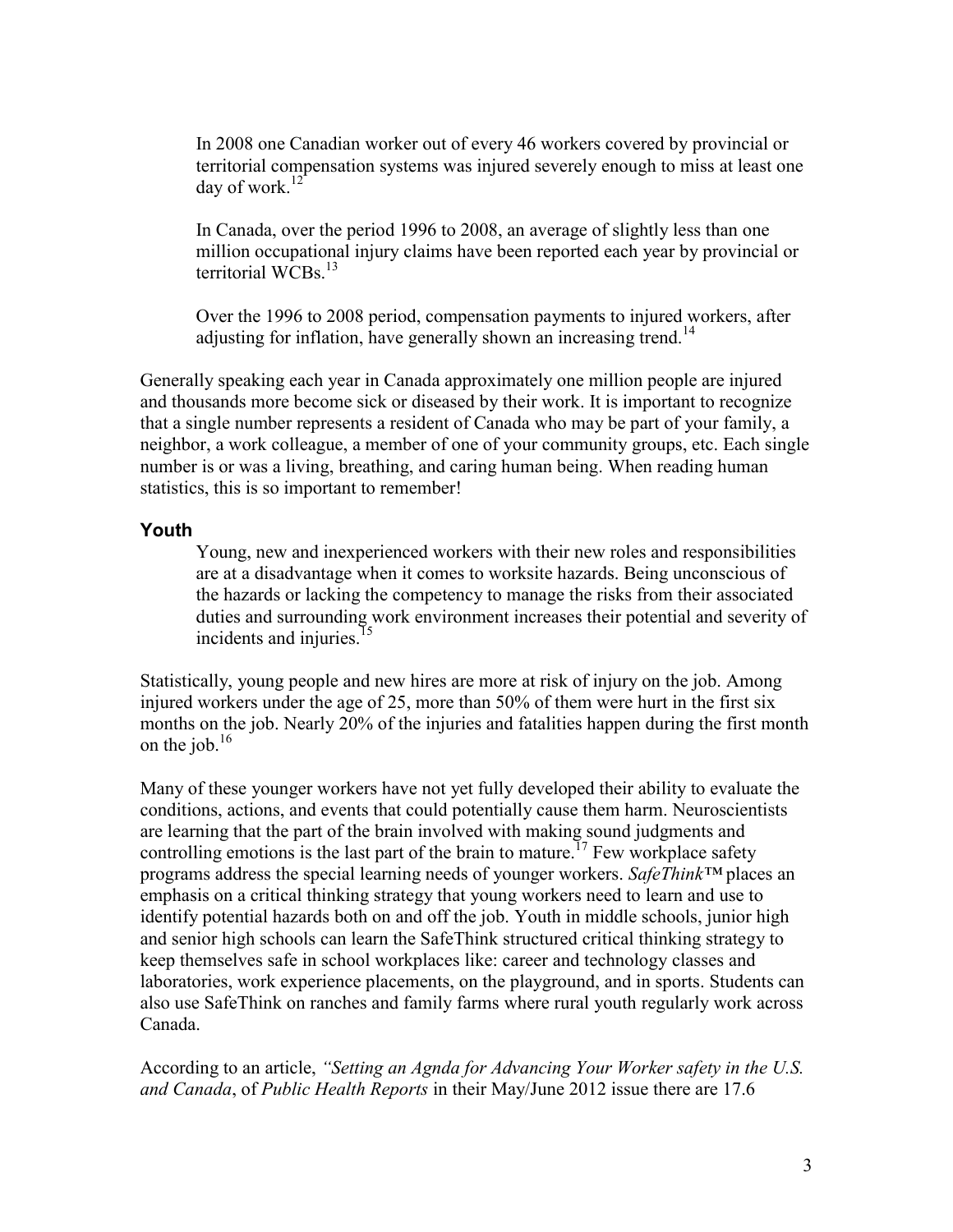million workers under age 25 employed when the two countries are combined together. In 2010, nearly 3 million of these workers were Canadian youth employed in the age range of 15 to 24. These youth need a comprehensive safety strategy that **actively engages their minds** in working to keep themselves safe at home, on the farm, in the workplace, and in their leisure time activities. This article includes significant other data that indicates youth are particularly in need of safety in the workplace. Our own work experience coordinators and teachers in our Alberta school districts are often lacking in knowledge of how to teach a structured critical thinking strategy that enables youth to learn **to identify and predict hazardous situations** in the workplace where they are placed as part of their school program.

### **The Dollars**

From 1996 to 2008 compensation payments by Workers Compensation Boards (WCBs) to injured workers, after inflation adjustments, have gradually trended upwards.<sup>18</sup>

In 2008, the WCBs paid \$7.67 billion in benefit payments, or an average of approximately \$24,845 per each new compensated (accepted) time-loss injury or fatality.<sup>19</sup>

In addition, the WCBs paid \$2.03 billion in health care and vocational rehabilitation payments in 2008. Including these costs, the total direct annual costs of occupation injuries and fatalities to the Canadian economy were approximately \$9.7 billion in  $2008.<sup>20</sup>$ 

Factoring in direct and indirect costs, the total costs of occupational injuries to Canadian economy, can now be estimated to be more than \$19 billion annually.<sup>21</sup>

Canada's budget deficit for 2011 was \$29.6 billion.<sup>22</sup> To illustrate a point, starting to solve our national injury problem would make a huge contribution towards paying our present national budget deficit. Over a period of 20 years, not counting for inflation, our cost for injuries is 380 billion dollars (\$19 billion x 20 years=\$380 billion). Can you imagine the impact of contributing this over time to the education of our youth, or the elimination of poverty and homelessness in Canada? Can you imagine other positive financial effects on our Canadian Society, like lower taxes, if we became more competent through our thinking at **identifying and predicting hazardous situations,** thus significantly reducing injuries? And, of course, the huge intangible cost of family and personal grief, sorrow, and sadness that comes with each WCB compensated injury or death is difficult to measure in a meaningful way. And, finally, all of the injuries and deaths not included or covered by WCBs are missing from the picture illustrated here!

If we in Canada master the capability of significantly reducing the present statistics of predictable and preventable deaths and injuries that present a huge human tragedy in Canada, we will have a gift to share with the world that is second to none!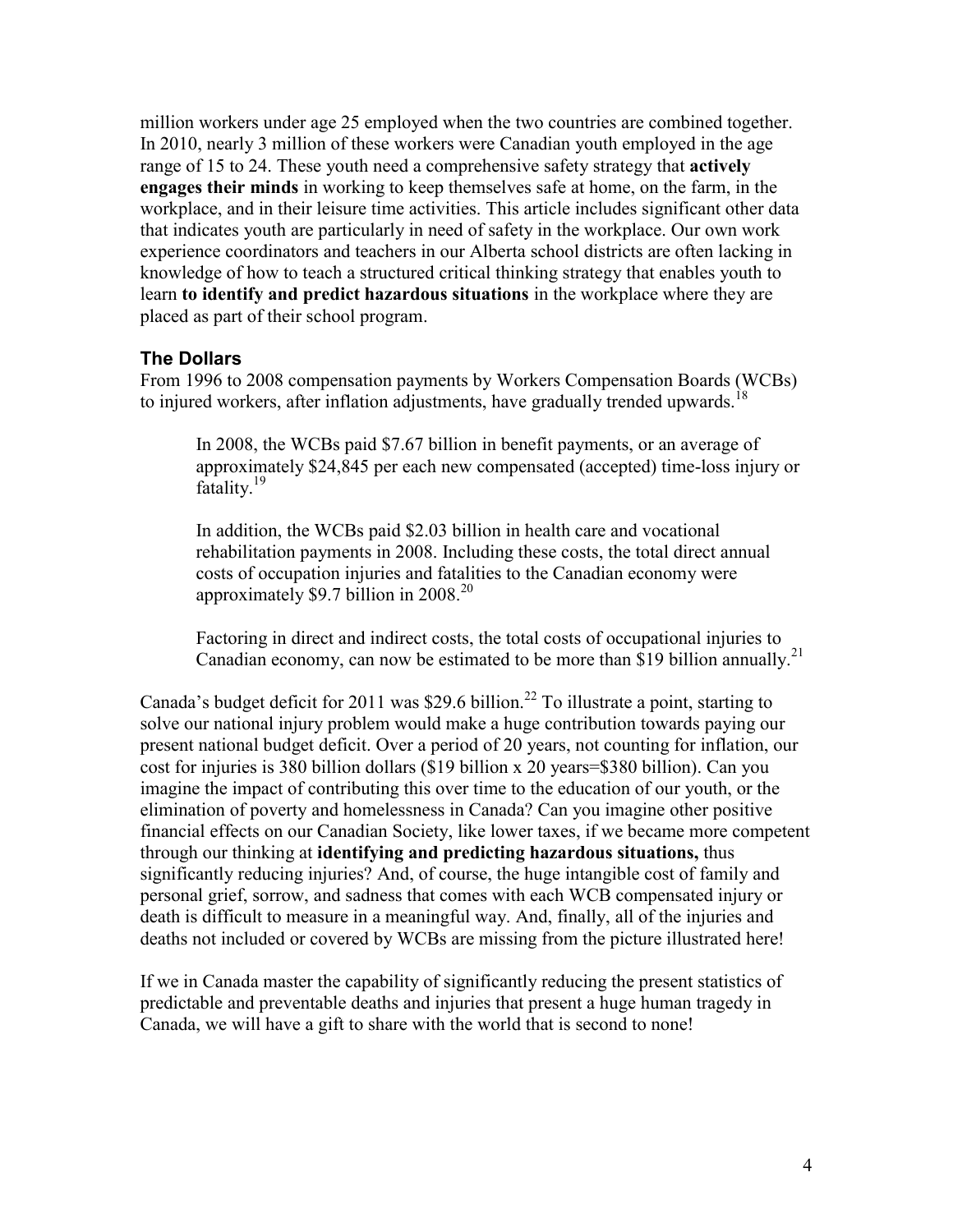## **Some Alberta Injury and Fatality Facts**

It is important to note that the Canadian facts presented in the previous section were specifically focused on the workplace. In this section on Alberta facts, predictable and preventable deaths and injuries are more inclusive than just the workplace. I am illustrating that we have a broader problem in Alberta and elsewhere in Canada than just the problem of **workplace** injuries and deaths. Here, the broader issue of injuries and deaths is presented. For example, in the ten year time period of 1999 to 2008 motor vehicle-related deaths were the leading cause of injury death for Alberta residents who were 1 to 29 years of age. The three category groups in the tables include suicides, motor vehicles, poisoning, falls, violence purposely inflicted, suffocation/choking, drowning, and all other injuries recorded by Alberta Health and Wellness and compiled by the Alberta Centre for Injury Control and Research (ACICR).

## **Predictable and Preventable Deaths and Injuries in Alberta**

Information compiled by ACICR in the School of Public Health at the University of Alberta illustrates the significant number of predictable and preventable deaths and injuries in Alberta for two years—2006 and 2008.

| Table 1                                                                                   |                                                       |                                                               |  |  |
|-------------------------------------------------------------------------------------------|-------------------------------------------------------|---------------------------------------------------------------|--|--|
| 2006<br>Alberta Predictable and Preventable Deaths and Injuries from Hazardous Situations |                                                       |                                                               |  |  |
| Deaths                                                                                    | <b>Hospital Admissions</b><br>Resulting from Injuries | <b>Emergency Department Visits</b><br>Resulting from Injuries |  |  |
| 1,727                                                                                     | 51,280                                                | 433,129                                                       |  |  |

Moving two years forward the ACICR data shows:

Table 2

| 2008<br>Alberta Predictable and Preventable Deaths and Injuries from Hazardous Situations |                                                              |                                                               |  |
|-------------------------------------------------------------------------------------------|--------------------------------------------------------------|---------------------------------------------------------------|--|
| Deaths                                                                                    | <b>Hospital Admissions</b><br><b>Resulting from Injuries</b> | <b>Emergency Department Visits</b><br>Resulting from Injuries |  |
| 1,777                                                                                     | 52,400                                                       | 436,935                                                       |  |

Note the upward trend illustrated between Table 1 (2006) and Table 2 (2008) in all three categories. From 2006 to 2008 the number of predictable and preventable deaths rose by 50 persons. Hospital admissions resulting from injuries rose by 1,120 persons and emergency department visits resulting from injuries rose by 3,806 persons. The total increase in all three areas adds up to 4, 976 persons—a number approximately equal to the population of Vermilion, Alberta!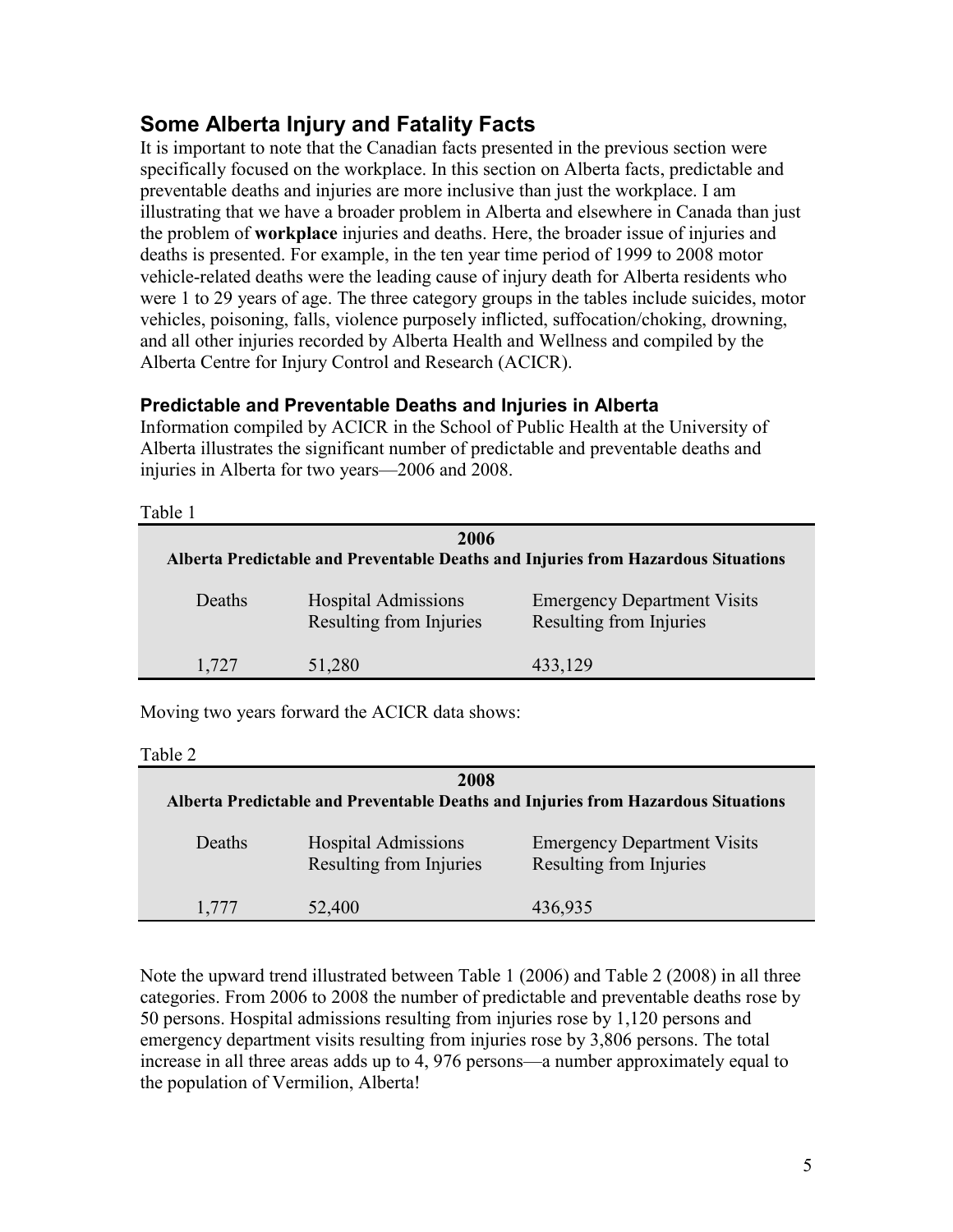Now some might say there was increased economic activity and we should therefore expect a rise in the number of persons injured and killed. But I ask, "Should we accept the idea that increased economic activity will automatically result in more injuries and deaths?" Why should economic activity be a justification for injuries and death? Why do we continue to accept predictable and preventable deaths and injuries as an acceptable outcome of our busy lives? Why don't we "think our way out of" our high injury and death rates?

## **A 10 Year Projection**

To get a longer-term view and a stronger sense of the continuing future problem, we can project these Alberta numbers over a 10-year period (2008 to 2018). By multiplying the 2008 numbers from Table 2 by ten years we see the following scenario (10 year period):

Table 3 - Projection

| 2008 to 2018 (10-year period we are living in)<br>Alberta Predictable and Preventable Deaths and Injuries from Hazardous Situations |                                                              |                                                               |  |
|-------------------------------------------------------------------------------------------------------------------------------------|--------------------------------------------------------------|---------------------------------------------------------------|--|
| Deaths                                                                                                                              | <b>Hospital Admissions</b><br><b>Resulting from Injuries</b> | <b>Emergency Department Visits</b><br>Resulting from Injuries |  |
| 17,770                                                                                                                              | 524,000                                                      | 4,369,350                                                     |  |

Do we want to continue to accept this number of deaths (17,770) and hospital admissions resulting from injuries (524,000) over the 10-year time period (2008-2018)? Given this number of deaths in a 10-year period, we are killing all the people in three Alberta communities every ten years. Let's use the populations of Peace River (6,315), Devon (6,534) and Coaldale (6,943), Alberta to illustrate the problem. Using the population of Peace River, Devon and Coaldale as a basis nearly all of the people in these three Alberta communities would be killed every ten years. Imagine killing nearly all the residents of three Alberta communities the size of Peace River every 10 years! Imagine that we will have hospital emergency department visits resulting from injuries (4,369,350) that are approximately equivalent to four cities the size of metropolitan Edmonton or Calgary! Imagine the huge cost we will pay for these predictable and preventable deaths and injuries through our health care, social support systems, and our own personal family support systems! Imagine the immeasurable sorrow and sadness that family members will experience as a result of 17,770 deaths and 524,000 injuries requiring hospital admission! Imagine the billions in lost revenue to our Federal, Provincial and Municipal governments from fatal injuries, not to mention the huge costs we as taxpayers will pay each year to support the recovery of the injured! With our human and financial resources we have the capability to change the situation. The challenge is like the elephant in the room that no one wants to talk about! I believe we can think our way out of this situation.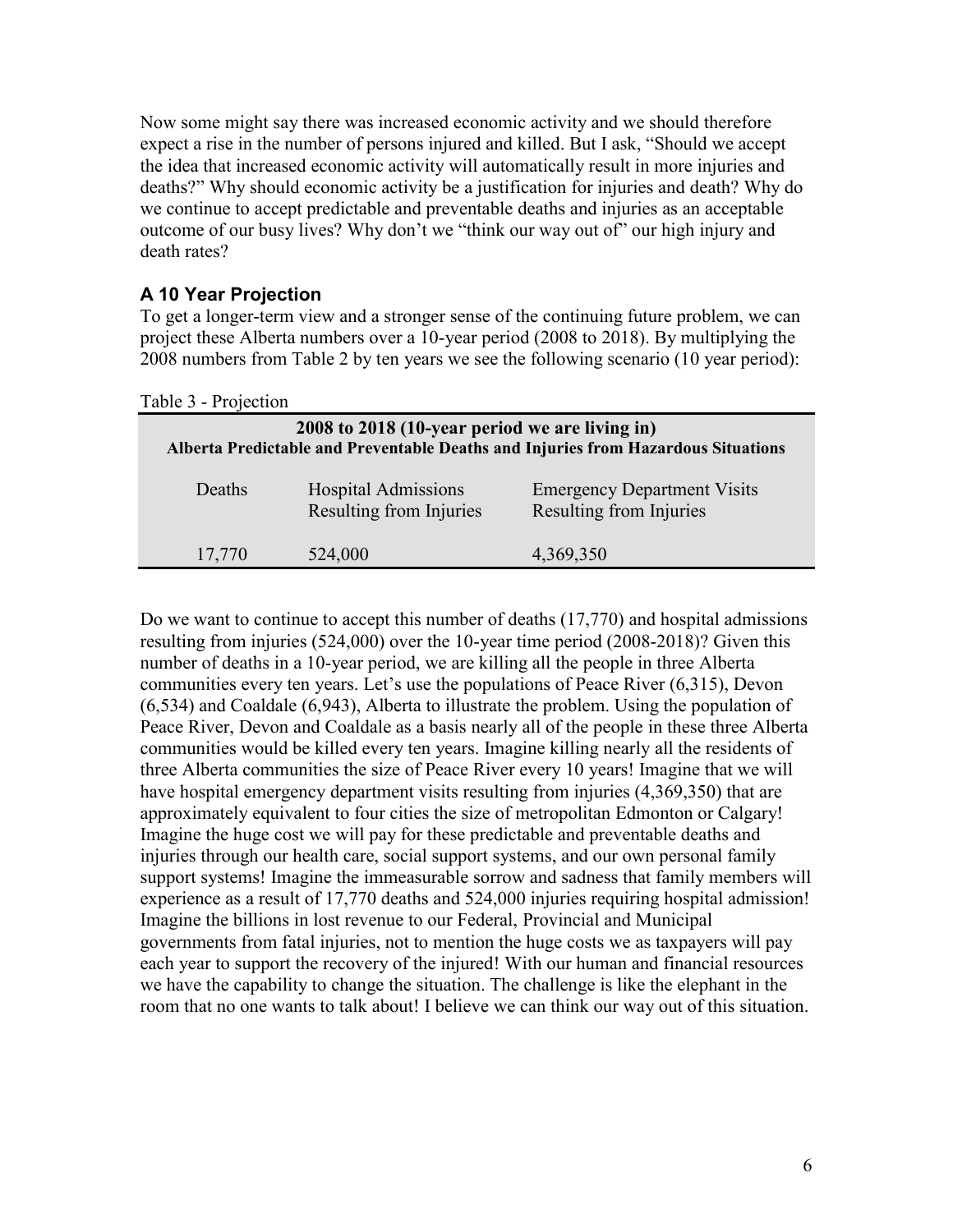### **References**

 $1$  Canada's Population clock on March 28, 2012 showed the current projected population of Canada at 34,668,144 people. Retrieved January 4, 2012 from <http://www.statcan.gc.ca/ig-gi/pop-ca-eng.htm>

<sup>2</sup>Human Resources and Skills Development Canada. *Occupational Injuries and Diseases in Canada, 1996-2008: Injury Rates and Cost to the Economy.*  Retrieved March 22, 2012, from

[http://www.hrsdc.gc.ca/eng/labour/publications/health\\_safety/oidc/page02shtml#](http://www.hrsdc.gc.ca/eng/labour/publications/health_safety/oidc/page02shtml#highlights) [highlights](http://www.hrsdc.gc.ca/eng/labour/publications/health_safety/oidc/page02shtml#highlights)

<sup>3</sup> Centre for the Study of Living Standards. *Five Deaths a day: Workplace Fatalities in Canada, 1993-2005.* Ottawa, Ontario. Retrieved January 4, 2012 from<http://www.csls.ca/reports/csls2006-04-E.pdf>

 $4$  ibid

<sup>5</sup>Human Resources and Skills Development Canada. *Occupational Injuries and Diseases in Canada, 1996-2008: Injury Rates and Cost to the Economy.*  Retrieved March 22, 2012, from [http://www.hrsdc.gc.ca/eng/labour/publications/health\\_safety/oidc/page02shtml#](http://www.hrsdc.gc.ca/eng/labour/publications/health_safety/oidc/page02shtml#highlights) [highlights](http://www.hrsdc.gc.ca/eng/labour/publications/health_safety/oidc/page02shtml#highlights)

<sup>6</sup>Canadian Centre for Occupational Health and Safety. *National Day of Mourning – April 28.* Retrieved February 8, 2012 from <http://www.ccohs.ca/events/mourning/>

<sup>7</sup>Government of Alberta, Alberta Agriculture and Rural Development Department. *2010 Farm Related Fatalities.* Retrieved January 12, 2012 from [http://www1.agric.gov.ab.ca/\\$department/deptdocs.nsf/all/aet13526](http://www1.agric.gov.ab.ca/$department/deptdocs.nsf/all/aet13526)

<sup>8</sup> Centre for the Study of Living Standards. *Five Deaths a day: Workplace Fatalities in Canada, 1993-2005.* Ottawa, Ontario. Retrieved January 4, 2012 from<http://www.csls.ca/reports/csls2006-04-E.pdf>

<sup>9</sup> Kanetix Insurance. Retrieved January 4, 2012 from [http://www.Kanetix.ca/ic\\_life\\_info\\_life\\_articles\\_27](http://www.kanetix.ca/ic_life_info_life_articles_27)

 $10$  ibid.

<sup>11</sup> Centre for the Study of Living Standards. *Five Deaths a day: Workplace Fatalities in Canada, 1993-2005.* Ottawa, Ontario. Retrieved January 4, 2012 from<http://www.csls.ca/reports/csls2006-04-E.pdf>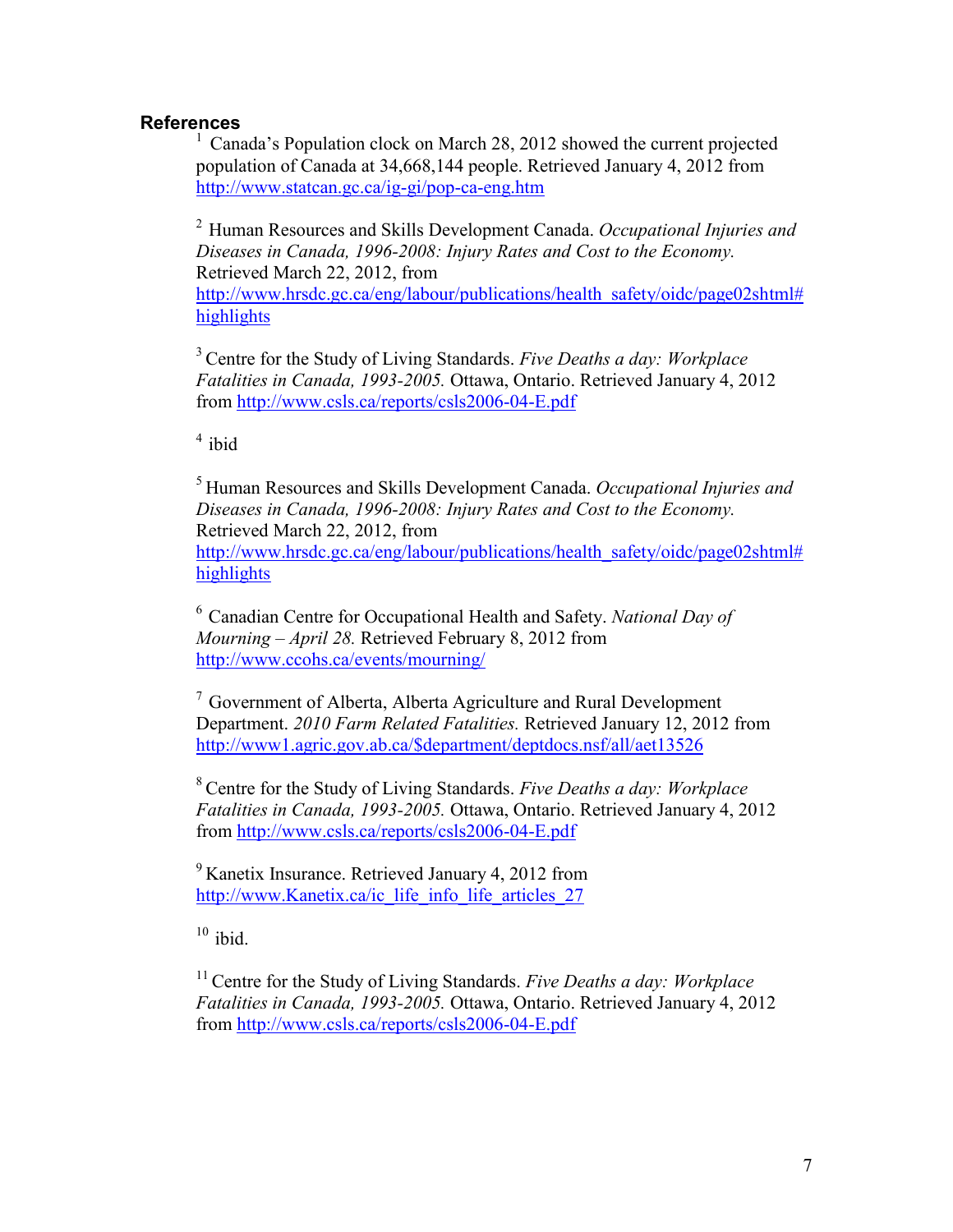<sup>12</sup> Human Resources and Skills Development Canada. *Occupational Injuries and Diseases in Canada, 1996-2008: Injury Rates and Cost to the Economy.*  Retrieved March 22, 2012, from

[http://www.hrsdc.gc.ca/eng/labour/publications/health\\_safety/oidc/page02shtml#](http://www.hrsdc.gc.ca/eng/labour/publications/health_safety/oidc/page02shtml#highlights) [highlights](http://www.hrsdc.gc.ca/eng/labour/publications/health_safety/oidc/page02shtml#highlights)

 $13$  ibid.

 $14$  ibid.

<sup>15</sup> ENFORM, The safety association for Canada's upstream oil and gas industry. *Risk management of Young, New, and Inexperienced Workers.* Retrieved February 7, 2012 from

[http://ww2.enform.ca/safety\\_resources/companies/resourcesandtools/greenhands.](http://ww2.enform.ca/safety_resources/companies/resourcesandtools/greenhands.aspx) [aspx](http://ww2.enform.ca/safety_resources/companies/resourcesandtools/greenhands.aspx)

 $16$  ibid.

<sup>17</sup> Giedd, J.N.; Blumenthal, J.; Jeffries, N.O.; Castellanos, F.X.; Liu, H.; Sijdenbos, A., *Brain development during childhood and adolescence: a longitudinal MRI study.* Nature Neuroscience, 1999, 2, 861 – 863.

<sup>18</sup> Human Resources and Skills Development Canada. *Occupational Injuries and Diseases in Canada, 1996-2008: Injury Rates and Cost to the Economy.*  Retrieved March 22, 2012, from

[http://www.hrsdc.gc.ca/eng/labour/publications/health\\_safety/oidc/page02shtml#](http://www.hrsdc.gc.ca/eng/labour/publications/health_safety/oidc/page02shtml#highlights) [highlights](http://www.hrsdc.gc.ca/eng/labour/publications/health_safety/oidc/page02shtml#highlights)

 $19$  ibid.

 $20$  ibid

 $21$  ibid

 $22$  2011 Canadian Federal Budget. Retrieved February 9, 2012 from [http://www.en.wikipedia.org/wiki/2011\\_canadian\\_federal\\_budget](http://www.en.wikipedia.org/wiki/2011_canadian_federal_budget)